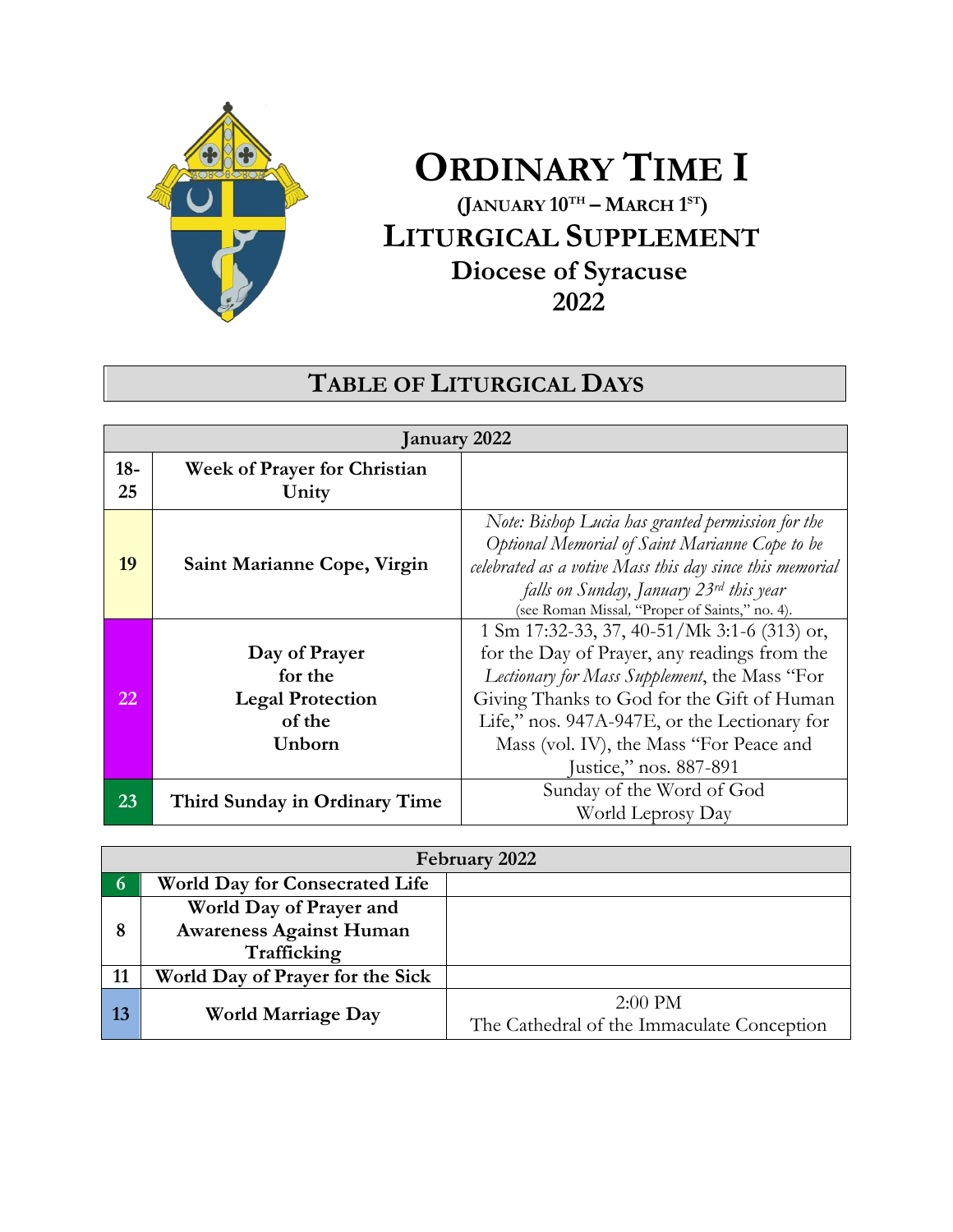## **ORDINARY TIME**

"No particular aspect of the mystery of Christ is celebrated, but rather **the mystery of Christ itself is honored in its fullness, especially on Sundays**" (*Universal Norms on the Liturgical Year and the Calendar*, 43).

**Liturgy of the Hours:** Volume III

**Sunday Lectionary Cycle:** C

**Weekday Lectionary Cycle:** II

# **WEEK OF PRAYER FOR CHRISTIAN UNITY**

**Biblical text for 2022:** Matthew 2:1-12

**Theme:** "We saw the star in the East, and we came to worship him." (cf. Matthew 2:2)

**Suggested Masses:** "For the Unity of Christians" (#17), "For the Evangelization of Peoples" (#18), "For Persecuted Christians" (#19)

**Sample intercessions:** (1) For all Christian Churches and Faith Communities, that they may continue to show one another extraordinary kindness in guiding them towards reconciliation and unity in Christ; let us pray to the Lord. (2) For all Christian Churches and Faith Communities, that they may be faithful witnesses to the Gospel call to reconciliation; let us pray to the Lord. (3) For church leaders everywhere during this Week of Prayer for Christian Unity, that they may work together and promote unity among Christians; let us pray to the Lord. (4) For an end to the divisions among Christians: that they work together in bringing about healing and promote reconciliation as signs of God's reign; let us pray to the Lord. (5) For the various ecumenical dialogues between our church and other denominations, that they bear witness to the quest for Christian unity; let us pray to the Lord.

**Sample Ecumenical Worship Service as well as reflections and prayers for each day:**  [http://www.christianunity.va/content/unitacristiani/en/settimana-di-preghiera-per-l-unita/week](http://www.christianunity.va/content/unitacristiani/en/settimana-di-preghiera-per-l-unita/week-of-prayer-for-christian-unity-2022.html)[of-prayer-for-christian-unity-2022.html](http://www.christianunity.va/content/unitacristiani/en/settimana-di-preghiera-per-l-unita/week-of-prayer-for-christian-unity-2022.html) Also, see the **Book of Blessings** "Order for the Blessing of Ecumenical Groups" and "Prayers for Interfaith Gatherings" (nos. 553-573).

### **DAY OF PRAYER FOR THE LEGAL PROTECTION OF THE UNBORN**

The anniversary of the Supreme Court decision **Roe v. Wade** (1973)

"As individuals, we are called to **observe this day through the penitential practices of prayer, fasting and/or giving alms**. Another way to take part is through **participating in special events** to observe the anniversary of *Roe v. Wade*" (USCCB).

**Suggested Masses:** "For Giving Thanks to God for the Gift of Human Life" (#48/1A or B) celebrated with white vestments or "For the Preservation of Peace and Justice" (#30) celebrated with violet vestments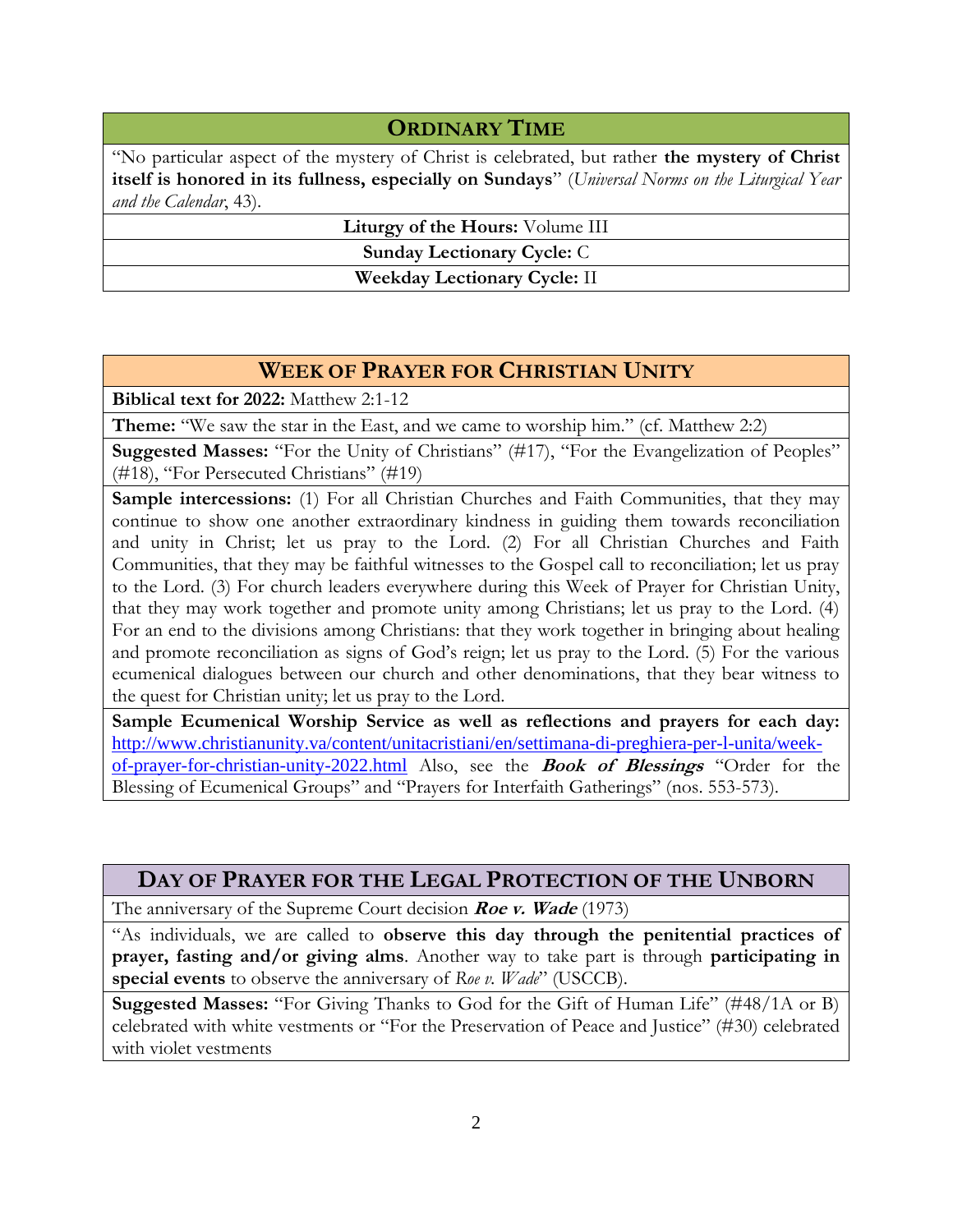## **DAY OF PRAYER FOR THE LEGAL PROTECTION OF THE UNBORN**

#### **Suggested readings:**

1. The readings of the day: 1 Sm 17:32-33, 37, 40-51/Mk 3:1-6 (313)

2. Readings from the *Lectionary for Mass Supplement*, the Mass "For Giving Thanks to God for the Gift of Human Life," nos. 947A-947E

3. Readings from the *Lectionary for Mass* (vol. IV), the Mass "For Peace and Justice," nos. 887-891 **See:** [https://www.usccb.org/committees/pro-life-activities/january-roe-events/january-22-day-of](https://www.usccb.org/committees/pro-life-activities/january-roe-events/january-22-day-of-prayer)[prayer](https://www.usccb.org/committees/pro-life-activities/january-roe-events/january-22-day-of-prayer)

**Sample intercessions:** (1) For the legal protection of unborn children and for loving support for their mothers before and after births; let us pray to the Lord. (2) May all who suffer from participating in abortion turn to God's loving forgiveness; let us pray to the Lord. (3) May friends and families of women with difficult pregnancies provide loving, life-affirming support for both mother and child; let us pray to the Lord. (4) For public servants: may God grant them the humility, wisdom, and courage to defend all human life; let us pray to the Lord. (5) For our nation: may God unite us in peace and respect for each other and reverence for all human life; let us pray to the Lord.

Liturgical resources: [https://www.usccb.org/committees/pro-life-activities/january-roe](https://www.usccb.org/committees/pro-life-activities/january-roe-events/january-22-day-of-prayer)[events/january-22-day-of-prayer](https://www.usccb.org/committees/pro-life-activities/january-roe-events/january-22-day-of-prayer)

**Holy Hour for reparation and healing:** [http://www.usccb.org/about/pro-life](http://www.usccb.org/about/pro-life-activities/prayers/holy-hour-for-reparation-and-healing-for-the-anniversary-of-roe-v-wade.cfm)[activities/prayers/holy-hour-for-reparation-and-healing-for-the-anniversary-of-roe-v-wade.cfm](http://www.usccb.org/about/pro-life-activities/prayers/holy-hour-for-reparation-and-healing-for-the-anniversary-of-roe-v-wade.cfm)

**Other resources including bulletin and pulpit announcements for 9 Days for Life:**  <https://www.respectlife.org/january>

## **SAINT MARIANNE COPE**

**Biography:** Marianne Cope was born on January 23, 1838, in Darmstadt, Germany. In 1862, she entered the Sisters of Saint Francis in Syracuse, New York, after having postponed her entrance nine years in order to fulfill family obligations. She was instrumental in the founding of several schools and hospitals for immigrants. In 1883, she led a group of sisters to the Hawaiian Islands to care for the poor, especially those suffering from leprosy. In 1888 she went to Kalaupapa, Moloka'i, where she set up a home for girls with leprosy. After the death of Saint Damien de Veuster, she also took over the home he built for boys. She died on August 9, 1918 ([https://www.usccb.org/prayer-and](https://www.usccb.org/prayer-and-worship/liturgical-year-and-calendar/saint-marianne-cope)[worship/liturgical-year-and-calendar/saint-marianne-cope](https://www.usccb.org/prayer-and-worship/liturgical-year-and-calendar/saint-marianne-cope)).

**Roman Missal**: from the *Common of Virgins*: "For One Virgin," or from the *Common of Holy Men and Women*: "For Those Who Practiced Works of Mercy." **See below for sample with proper collect.** 

**Lectionary:** aside from the usual Mass readings of the day, any Lectionary readings from the *Common of Virgins* or the *Common of Holy Men and Women*: "For Those Who Worked for the Underprivileged" may be used for St. Marianne Cope (see *Lectionary for Mass Supplement*, no. 517A).

**Office of Readings:** The second reading is taken from an address of Pope Benedict XVI (May 16, 2005: Insegnamenti di Benedetto XVI, I [2005], 111-112). Available at: (<https://www.usccb.org/prayer-and-worship/liturgical-year-and-calendar/saint-marianne-cope>). **See below.**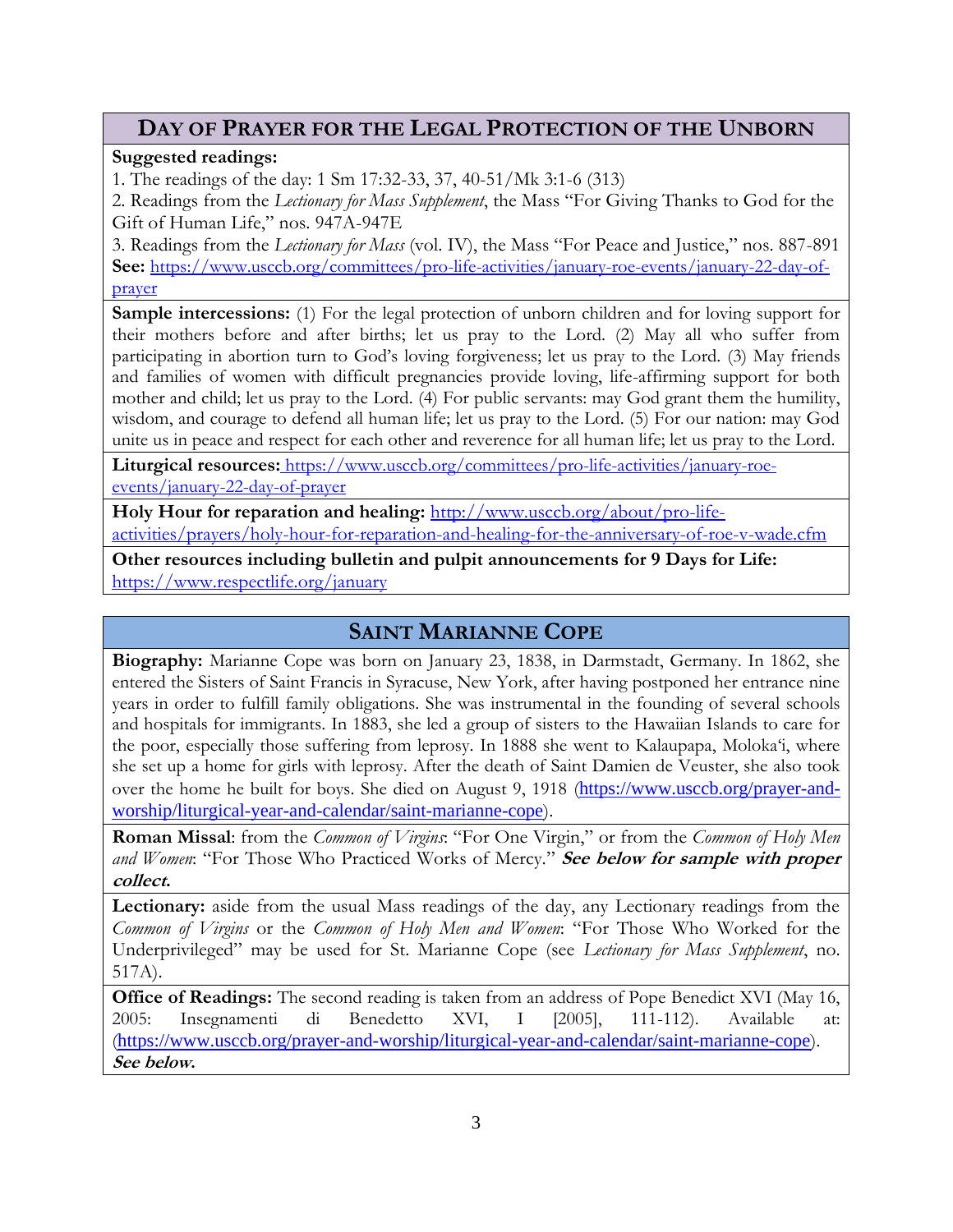### **SUNDAY OF THE WORD OF GOD**

Pope Francis has designated the **Third Sunday of Ordinary Time** the *Sunday of the Word of God* to commemorate the "unbreakable bond between sacred Scripture and the Eucharist." It is through the Word of God that we encounter its author and learn the "merciful love of the Father who calls his children to live in love" (*Motu Proprio Aperuit Illis* 8, 13). **See**  [http://www.vatican.va/content/francesco/en/motu\\_proprio/documents/papa-francesco](http://www.vatican.va/content/francesco/en/motu_proprio/documents/papa-francesco-motu-proprio-20190930_aperuit-illis.html)[motu-proprio-20190930\\_aperuit-illis.html](http://www.vatican.va/content/francesco/en/motu_proprio/documents/papa-francesco-motu-proprio-20190930_aperuit-illis.html)

**Pastoral Suggestions:** (1) The Book of Gospels could be displayed prominently in the sanctuary after the proclamation of the Gospel. Today, this display might include candles, flowers, or plants. (2) Lectionaries or Bibles might also be on display in the narthex or gathering space. (3) Preach the Sunday homily on the centrality of the Word of God in the life of the Church; refer to the Introduction to the Lectionary for Mass, particularly its Preamble (nos. 1- 10). (4) Reinforce the homily by inserting an article in the bulletin or on the parish website. (5) If you don't already, begin using the Book of Gospels on Sundays and on more solemn days. (6) Provide catechesis on the Book of Gospels (*Evangelium*) and the Church's tradition of richly decorating this liturgical text which contains the words of Christ and the four evangelists. (7) This is a very appropriate day to bless the readers [lectors] of the parish; See *Book of Blessings*: Chapter 61: "Order of Blessing of Readers" (nos. 1827 – 1845), "Order of Blessing within Mass," "Order of Blessings within a Celebration of the Word." (8) Prior to this day, provide an evening/day of reflection for all those who proclaim the Word of God – including priests, deacons, catechists, psalmists, and cantors. (9) Recruit and train more of these liturgical ministers as needed. (10) Display icons of the four evangelists somewhere on the parish campus; perhaps display St. Matthew in the church on this day, since St. Matthew's gospel is featured in the Year A cursus of readings. (11) Be sure that all lectionaries are dignified and in good repair. (*FDLC*)

**Sample intercessions:** (1) For the Church, that we may continue to respond to the word of God which is proclaimed in our midst; let us pray to the Lord. (2) For all who listen as the Scriptures are proclaimed, that God's word may find in them a fruitful field; let us pray to the Lord. (3) For those who have not heard the message of Christ, that we may be willing to bring them the good news of salvation; let us pray to the Lord. (4) For our readers [Lectors], that with deep faith and confident voice they may announce God's saving word; let us pray to the Lord. (5) For the Church, called to be united in Christ; let us pray to the Lord. (6) That legislators and judges may be guided by the Scriptures to promote just laws and compassionate policies; let us pray to the Lord. (7) For priests, deacons, lectors, cantors, and catechists and all who bring God's Word to others; let us pray to the Lord. (8) For our Catholic schools, where children are formed and inspired by the Word of God; let us pray to the Lord. (9) For those who suffer from illness and for those who care for them; let us pray to the Lord. (10) For those who have died, now at peace in the radiance of God's light' let us pray to the Lord. (*FDLC*)

**Notes from the Congregation for Divine Worship and the Discipline of the Sacraments that can be used to create bulletin announcements, social media posts, and website catechesis:**  <https://press.vatican.va/content/salastampa/en/bollettino/pubblico/2020/12/19/201219a.html>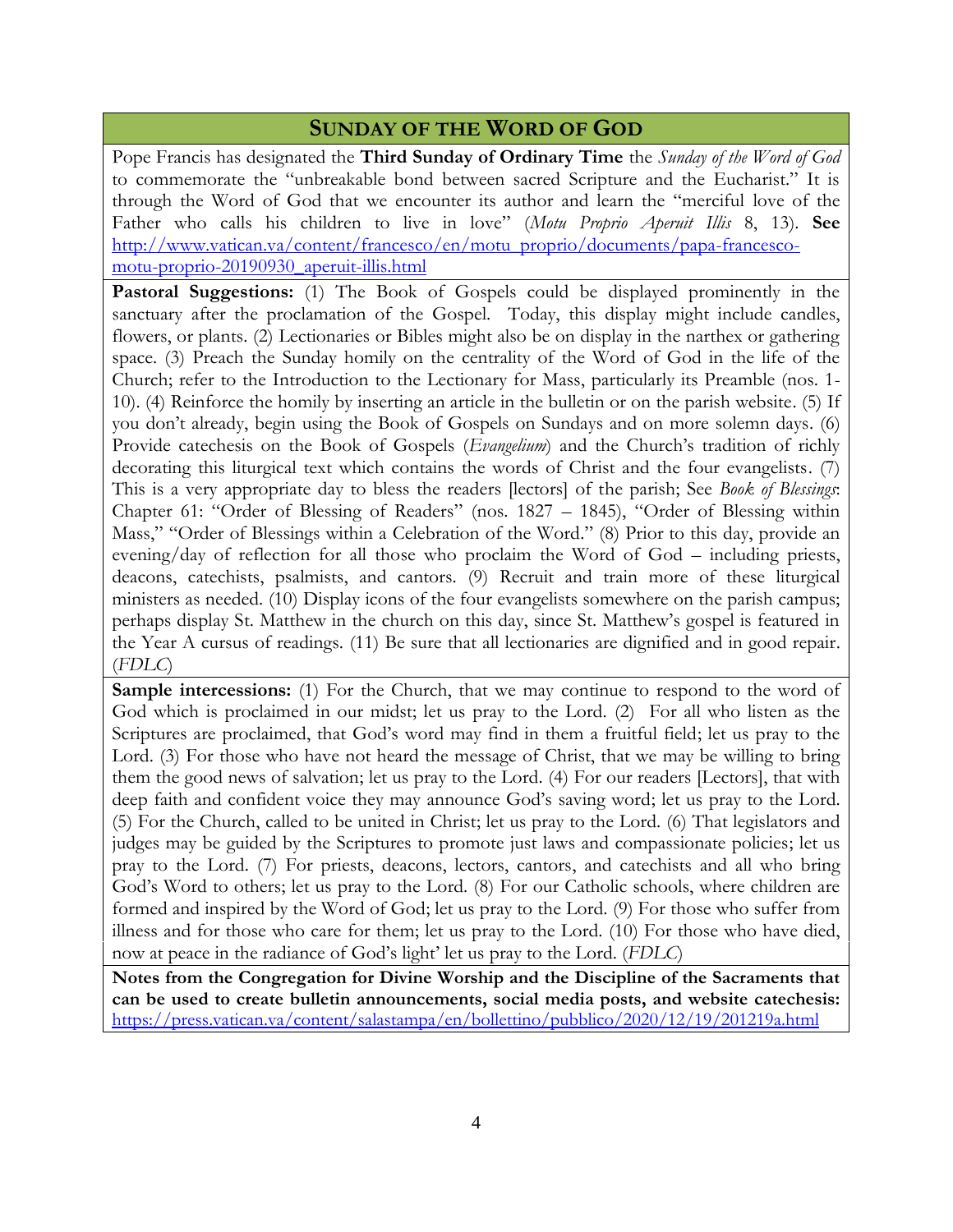# **THE PRESENTATION OF THE LORD**

**Candles (of the faithful and those used at the parish) are blessed and there is a procession of the faithful**

**Option I:** gathering of the faithful in a suitable place other than inside the church, lighting of candles while antiphon "Behold, our Lord…" is sung, Sign of the Cross and Greeting, introductory address, blessing and sprinkling of candles, procession of the faithful while antiphons or other appropriate chants are sung, Gloria, Collect, Mass continues in the usual manner

**Option II:** gathering of the faithful in the church, lighting of the candles while antiphon "Behold, our Lord…" is sung, Sign of the Cross and Greeting, introductory address, blessing and sprinkling of candles, procession of the priest and ministers to the altar while antiphon or other appropriate chants are sung, Gloria, Collect, Mass continues in the usual manner

**Antiphons** for the lighting of the candles and the procession **are attached**

**World Day for Consecrated Life:** "Its purpose is "to help the entire Church to esteem ever more greatly the witness of those persons who have chosen to follow Christ by means of the practice of the evangelical counsels" (poverty, chastity, and obedience) as well as "to be a suitable occasion for consecrated persons to renew their commitment and rekindle the fervor which should inspire their offering of themselves to the Lord" (Saint John Paul II, 1997). **For more information and resources, see:** [http://www.usccb.org/beliefs-and](http://www.usccb.org/beliefs-and-teachings/vocations/consecrated-life/world-day-for-consecrated-life.cfm)[teachings/vocations/consecrated-life/world-day-for-consecrated-life.cfm](http://www.usccb.org/beliefs-and-teachings/vocations/consecrated-life/world-day-for-consecrated-life.cfm)

**Sample intercessions:** (1) For those consecrated to God by the vows of chastity, poverty and obedience that they may seek to live their baptismal promises more intensely and have the grace to persevere in their commitment to the Lord and serve with open hearts and willing spirits; let us pray to the Lord. (2) For those who have responded to the prompting of the Holy Spirit to be a consecrated person that they may experience the support of the Church as they continue their growth in holiness; let us pray to the Lord.

# **WORLD DAY OF PRAYER FOR THE SICK**

"A special time of prayers and sharing, of offering one's suffering for the good of the Church and of reminding us to **see in our sick brothers and sisters the face of Christ** who, by suffering, dying, and rising, achieved the salvation of humankind" (Saint John Paul II, May 13, 1992).

#### **Message from Pope Francis:**

[http://www.vatican.va/content/francesco/en/messages/peace/documents/papa](http://www.vatican.va/content/francesco/en/messages/peace/documents/papa-francesco_20201208_messaggio-54giornatamondiale-pace2021.html)[francesco\\_20201208\\_messaggio-54giornatamondiale-pace2021.html](http://www.vatican.va/content/francesco/en/messages/peace/documents/papa-francesco_20201208_messaggio-54giornatamondiale-pace2021.html)

**Sample intercessions:** (1) For those struggling with terrible diseases: that each day might be a new revelation of God's love for them; let us pray to the Lord. (2) For those tempted to despair by constant pain: that they might join their suffering to the Cross of Christ; let us pray to the Lord. (3) For every little child who is ill or in pain: that the beauty of their lives might bring patience and hope; let us pray to the Lord.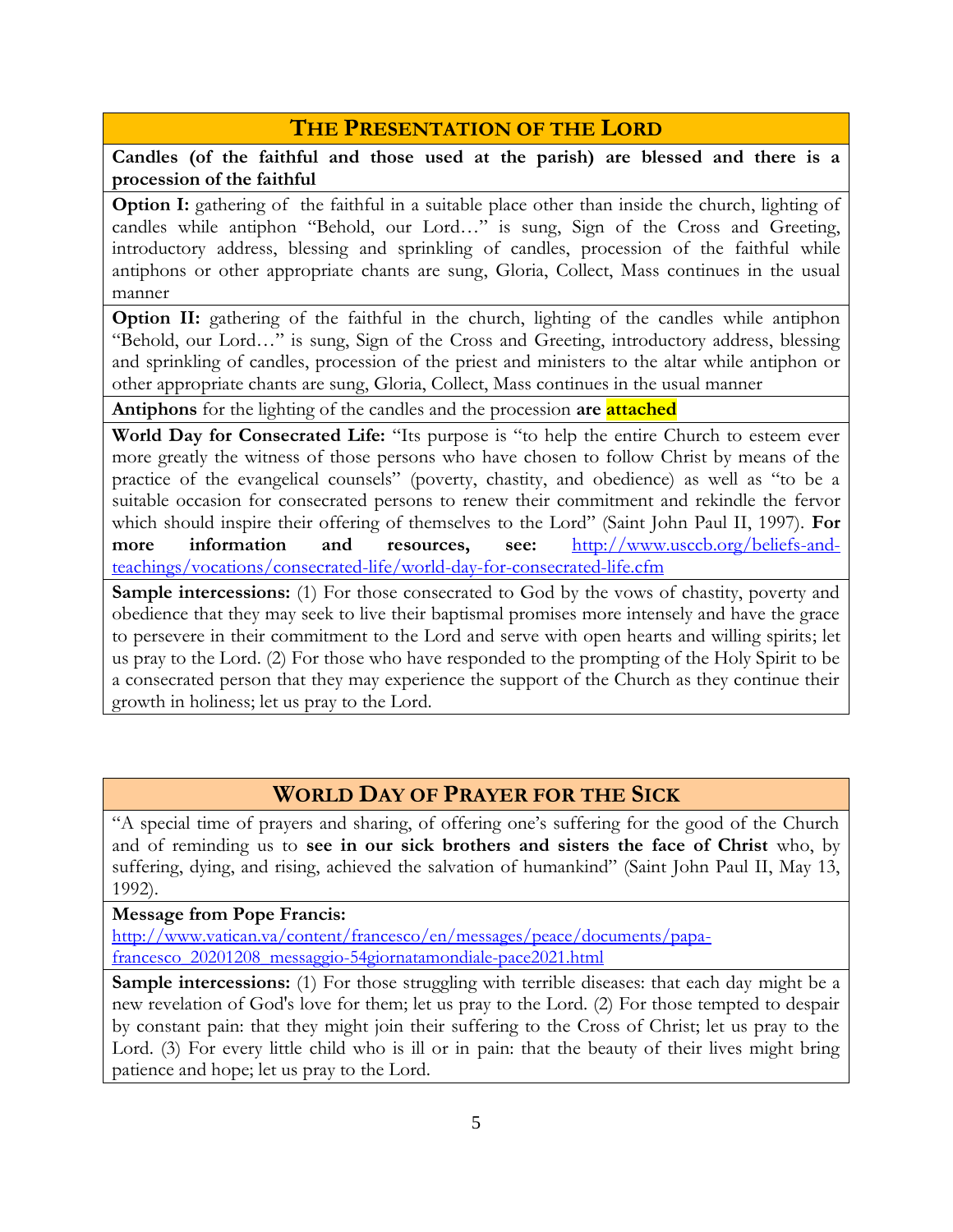## **WORLD DAY OF PRAYER FOR THE SICK**

The sick may be anointed in a **communal celebration** (*Pastoral Care of the Sick*, 108-110). They must be suitably prepared and properly disposed. The practice of indiscriminately anointing a large number of persons whose health has not been seriously impaired by illness or old age is not permitted.

# **WORLD MARRIAGE DAY**

"An opportunity to focus on **building a culture of life and love** that begins with **supporting and promoting marriage and the family**" (USCCB).

February 13, 2022

**Sample intercessions:** (1) For the church, that we will become more aware of the beauty of God's plan for marriage, and its vital role in today's society; let us pray to the Lord. (2) For all those discerning a vocation to the priesthood, consecrated life, or marriage, that the Lord may guide their hearts and make His will clear for their lives; let us pray to the Lord. (3) For all those preparing for marriage, that God's love will be the foundation of their union; let us pray to the Lord. (4) For all husbands and wives, that they may love and respect each other as they grow in holiness; let us pray to the Lord. (5) For all married couples, that they may serve as an example of God's faithful, fruitful and lasting love to their children and to the world; let us pray to the Lord. (6) For all those suffering from troubled or broken marriages, especially children, that they will be assured of God the Father's unfailing love and care for them; let us pray to the Lord. (7) For those who are mourning the loss of a spouse, that they may experience consolation in the midst of grief and remain confident of the Lord's abundant mercy; let us pray to the Lord. (*Worldwide Marriage Encounter*)

The **"Order of Blessing a Married Couple Within Mass on the Anniversary of Marriage"** may be used as appropriate. See Appendix III of *The Order of Celebrating Matrimony*. Note: marriage vows are never "renewed" since they are part of the matter/form of the sacrament; rather, the consent the couple exchanged on their wedding day – which "makes the marriage" – is blessed.

**Prayer for Married Couples:** Almighty and eternal God, You blessed the union of married couples so that they might reflect the union of Christ with his Church: look with kindness on them. Renew their marriage covenant, increase your love in them, and strengthen their bond of peace so that, with their children, they may always rejoice in the gift of your blessing. We ask this through Christ our Lord. Amen (foryourmarriage.org).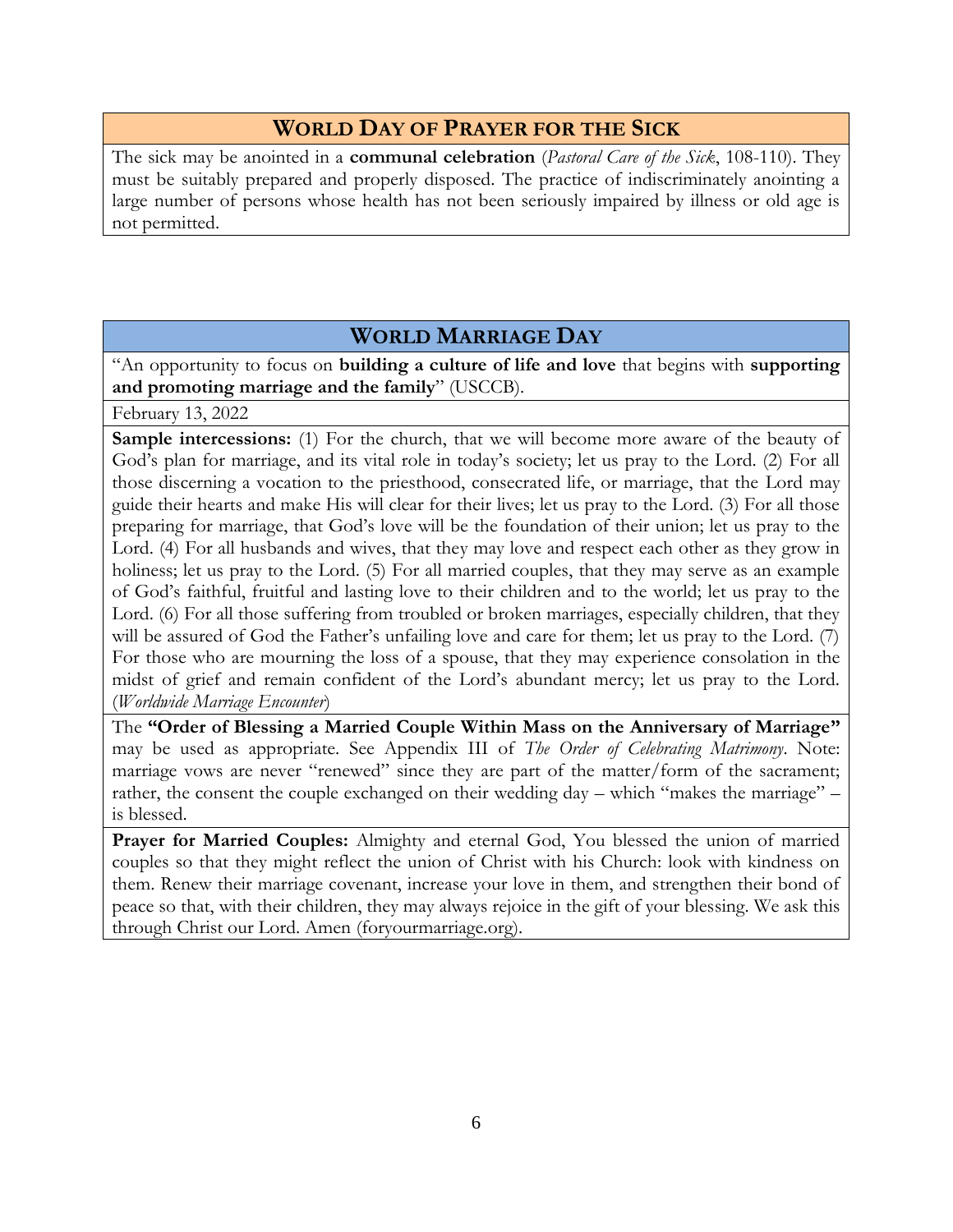# **SAINT MARIANNE COPE, <sup>V</sup>IRGIN**

| <b>Entrance Antiphon</b>                | Come, you blessed of my Father, says the Lord:<br>I was sick and you visited me.<br>Amen, I say to you: Whatever you did<br>for one of the least of my brethren you did it for me. Cf. Mt 24:34, 36, 40                                                                                                                                                                                      |
|-----------------------------------------|----------------------------------------------------------------------------------------------------------------------------------------------------------------------------------------------------------------------------------------------------------------------------------------------------------------------------------------------------------------------------------------------|
| <b>COLLECT</b>                          | O God, who called us to serve your Son<br>in the least of our brothers and sisters,<br>grant, we pray, that by the example and intercession<br>of the Virgin Saint Marianne Cope,<br>we may burn with love for you and for those who suffer.<br>Through our Lord Jesus Christ, your Son,<br>who lives and reigns with you<br>in the unity of the Holy Spirit,<br>one God, for ever and ever. |
| <b>PRAYER OVER</b><br>THE OFFERINGS     | Receive, O Lord, the offerings of your people,<br>and grant that we, who celebrate<br>your Son's work of boundless charity,<br>may, by the example of blessed Marianne Cope,<br>be confirmed in love of you and of our neighbor.<br>Through Christ our Lord.                                                                                                                                 |
| Preface of Holy Virgins and Religious   |                                                                                                                                                                                                                                                                                                                                                                                              |
| Communion Antiphon                      | This is how all will know that you are my disciples:<br>if you have love for one another, says the Lord.<br>Cf. Jn 13:35                                                                                                                                                                                                                                                                     |
| <b>PRAYER AFTER</b><br><b>COMMUNION</b> | Grant, we pray, O Lord,<br>that we, who are renewed by these sacred mysteries,<br>may follow the example of blessed Marianne Cope<br>who honored you with tireless devotion<br>and, by surpassing charity, was of service to your people.<br>Through Christ our Lord.                                                                                                                        |
|                                         |                                                                                                                                                                                                                                                                                                                                                                                              |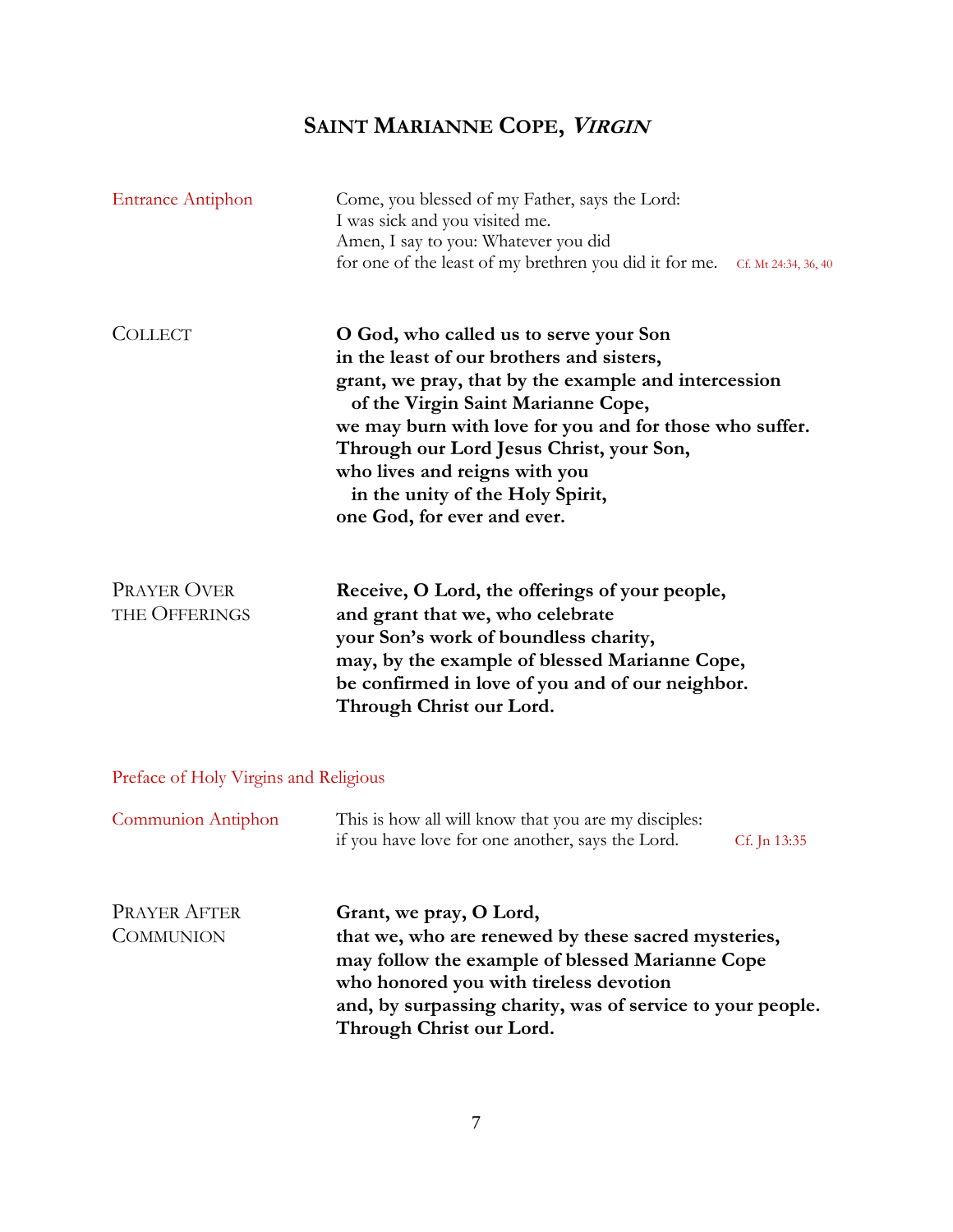#### **SAINT MARIANNE COPE**

*Liturgy of the Hours: from the Common of Virgins*

#### **Second Reading**

From an address of Pope Benedict XVI *(May 16, 2005: Insegnamenti di Benedetto XVI, I [2005], 111-112)*

#### *Witness to sacrificial love*

It is with great joy that I welcome you to Rome, dear brothers and sisters, for the Beatification of Mother Marianne Cope. I know that your participation in Saturday's solemn liturgy, so significant for the universal Church, will have been a source of renewed grace and commitment to the exercise of charity which marks the life of every Christian.

Marianne Cope's life was one of profound faith and love which bore fruit in a missionary spirit of immense hope and trust. In 1862 she entered the Congregation of the Franciscan Sisters of Syracuse where she imbibed the particular spirituality of St. Francis of Assisi, dedicating herself wholeheartedly to spiritual and corporal works of mercy. Her own experience of consecrated life saw an extraordinary apostolate unfold, adorned with heroic virtue.

As is well known, while Mother Marianne was Superior General of her Congregation, the then-Bishop of Honolulu invited the Order to come to Hawaii and work among the lepers. Leprosy was spreading rapidly and causing unspeakable suffering and misery among the afflicted. Fifty other Congregations received the same plea for assistance, but only Mother Marianne, in the name of her Sisters, responded positively.

True to the charism of the Order and in imitation of St. Francis, who had embraced lepers, Mother Marianne volunteered herself for the mission with a trusting, "Yes!" And for 35 years, until her death in 1918, our new Blessed dedicated her life to the love and service of lepers on the islands of Maui and Molokai.

Undoubtedly the generosity of Mother Marianne was, humanly speaking, exemplary. Good intentions and selflessness alone, however, do not adequately explain her vocation. It is only the perspective of faith which enables us to understand her witness—as a Christian and as a Religious—to that sacrificial love which reaches its fullness in Jesus Christ. All that she achieved was inspired by her personal love of the Lord, which she in turn expressed through her love of those abandoned and rejected by society in a most wretched way.

Dear brothers and sisters, let us today be inspired by Bl. Marianne Cope to renew our commitment to walk the path of holiness.

May the Virgin Mary obtain for us the gift of continual fidelity to the Gospel. May she help us to follow the example of the new Blesseds and to strive tirelessly towards holiness.